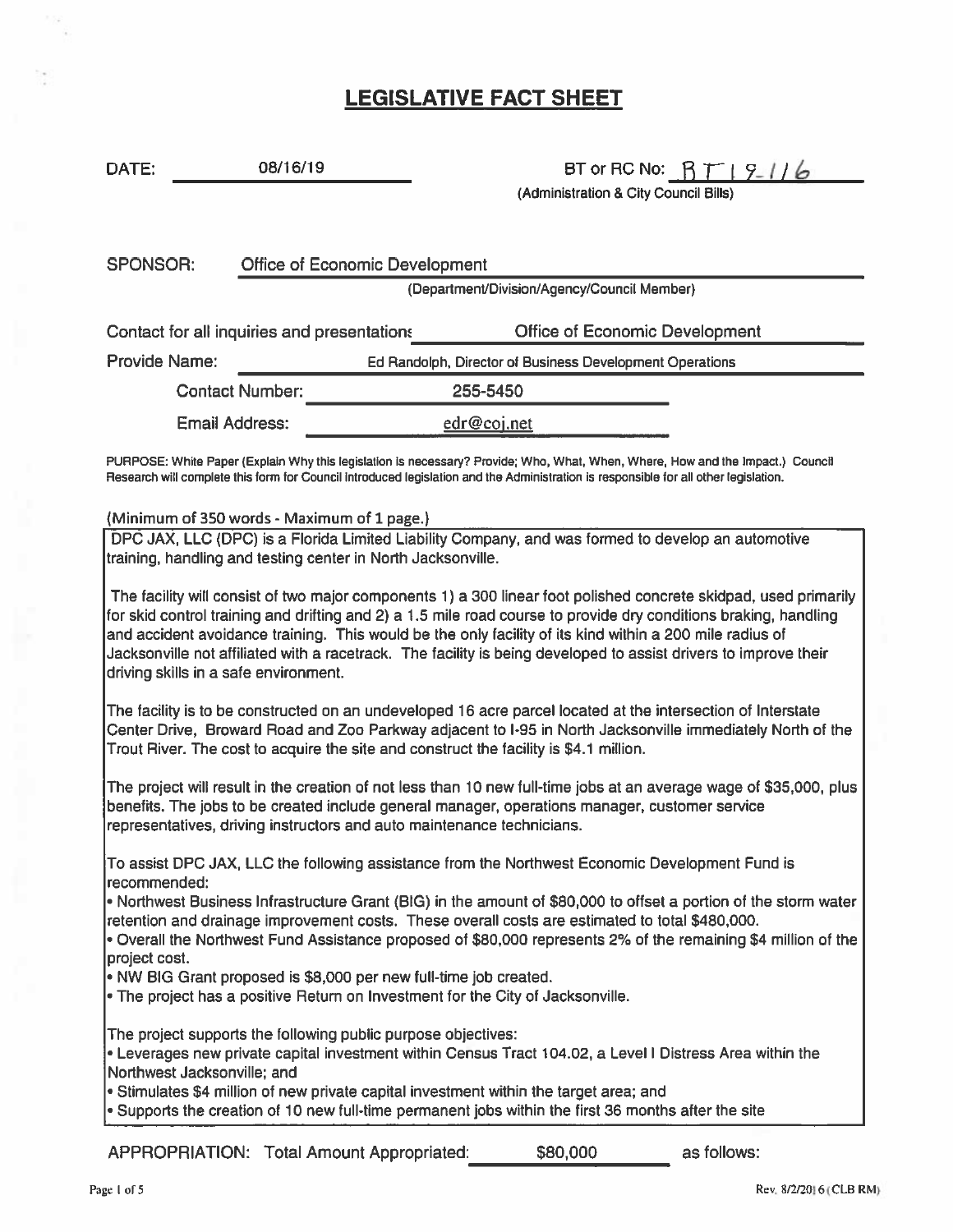List the source **name** and provide Object and Subobject Numbers for each category listed below:

(Name of Fund as it will appear in title of legislation)\_\_\_\_\_\_\_\_\_\_\_\_\_\_\_\_\_\_\_\_\_\_\_\_\_\_\_\_\_\_\_\_\_\_\_\_\_\_\_\_\_\_\_\_\_\_

| Name of Federal Funding Source(s)                         | From:                                                                                                    | Amount: |          |
|-----------------------------------------------------------|----------------------------------------------------------------------------------------------------------|---------|----------|
|                                                           | To:                                                                                                      | Amount: |          |
| Name of State Funding Source(s):                          | IFrom:                                                                                                   | Amount: |          |
|                                                           | To:                                                                                                      | Amount: |          |
| Name of City of Jacksonville<br><b>Funding Source(s):</b> | From:<br>Northwest JEDC Fund - Miscellaneous Sales<br>Northwest JEDC Fund - Subsidies & Contributions to | Amount: | \$80,000 |
|                                                           | To:<br>Private Org                                                                                       | Amount: | \$80,000 |
| Name of In-Kind Contribution(s):                          | From:                                                                                                    | Amount: |          |
|                                                           | To:                                                                                                      | Amount: |          |
| Name & Number of Bond<br> Account(s):                     | From:                                                                                                    | Amount: |          |
|                                                           | To:                                                                                                      | Amount: |          |

#### PLAIN LANGUAGE OF APPROPRIATION / FINANCIAL IMPACT / OTHER:

Explain: Where are the funds coming from, going to, how will the funds be used? Does the funding require <sup>a</sup> match? Is the funding for <sup>a</sup> specific time frame? Will there be an ongoing maintenance? ... and staffing obligation? Per Chapters 122 & 106 regarding funding of anticipated post-construction operation costs.

(Minimum of 350 words - Maximum of 1 page.)

To assist DPC JAX, LLC the following assistance from the Northwest Economic Development Fund is recommended:

■ Northwest Business Infrastructure Grant (BIG) in the amount of \$80,000 to offset <sup>a</sup> portion of the storm water retention and drainage improvement costs. These overall costs are estimated to total \$480,000.

Overall the Northwest Fund Assistance proposed of \$80,000 represents 2% of the remaining \$4 million of the project cost. The NW BIG Grant proposed is \$8,000 per new full-time job created. The project has <sup>a</sup> positive Return on Investment for the City of Jacksonville.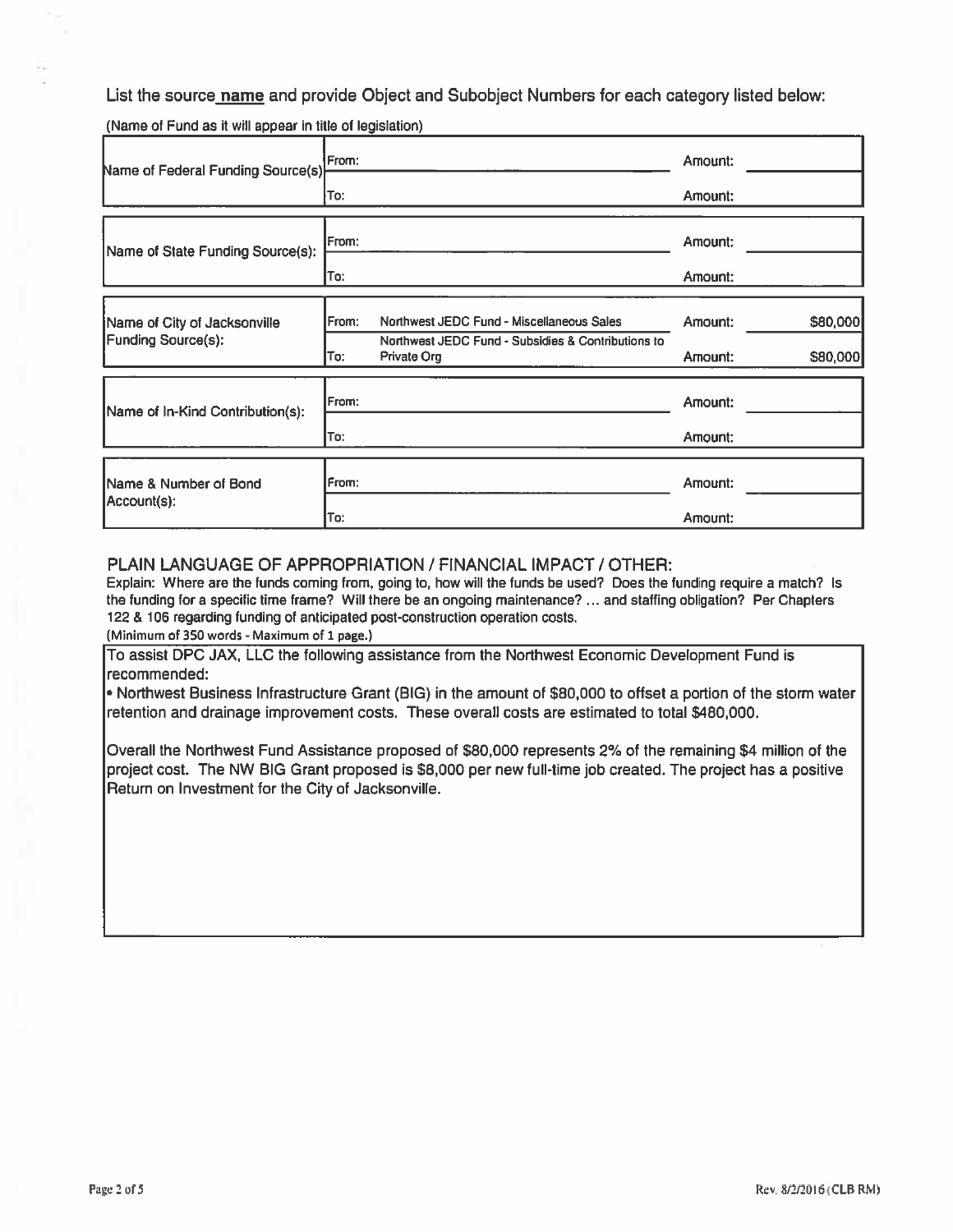ACTION ITEMS: Purpose / Check List. If "Yes" please provide detail by attaching justification, and code provisions for each.



ACTION ITEMS CONTINUED: Purpose / Check List. If "Yes" please provide detail by attaching justification, and code provisions for each.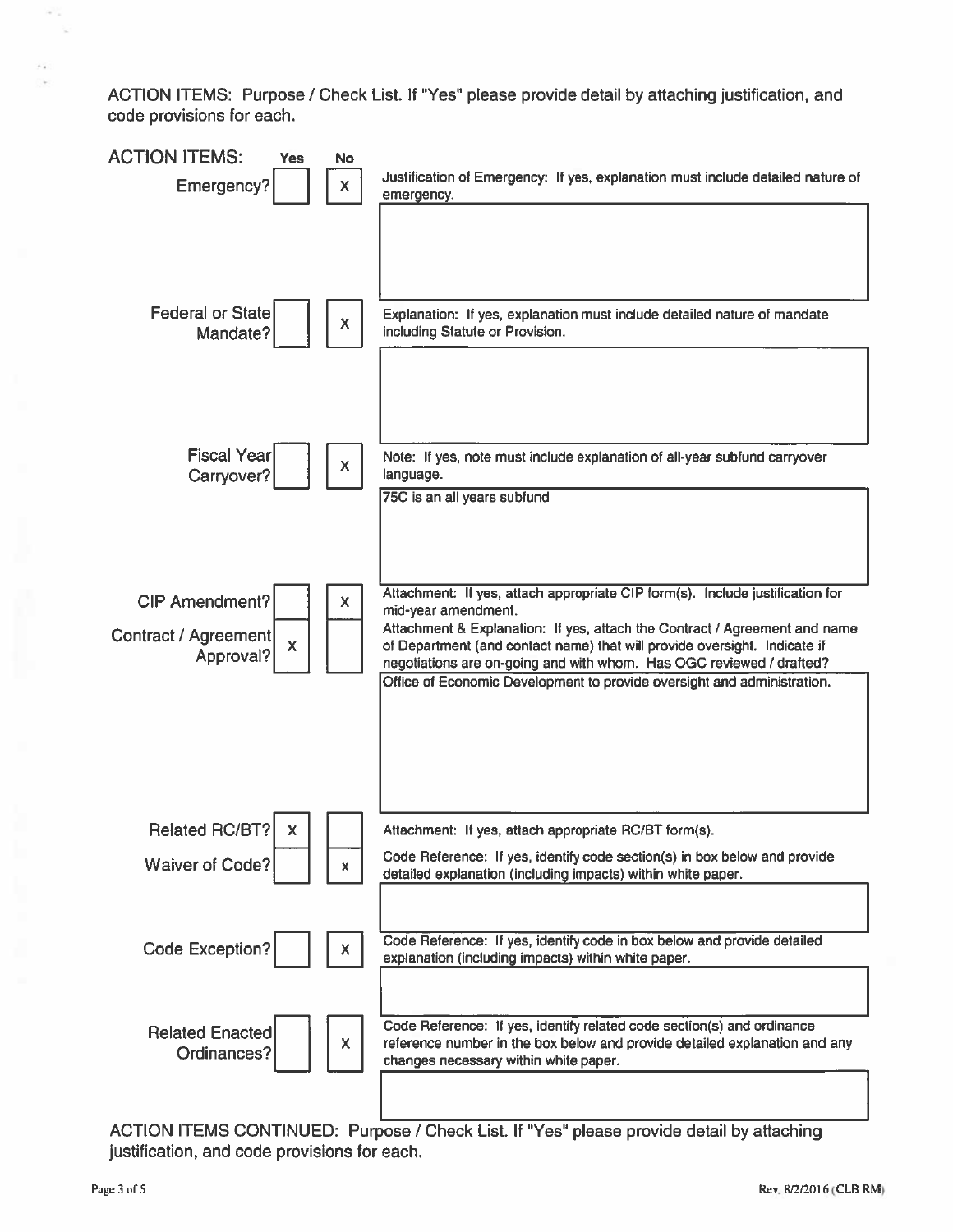